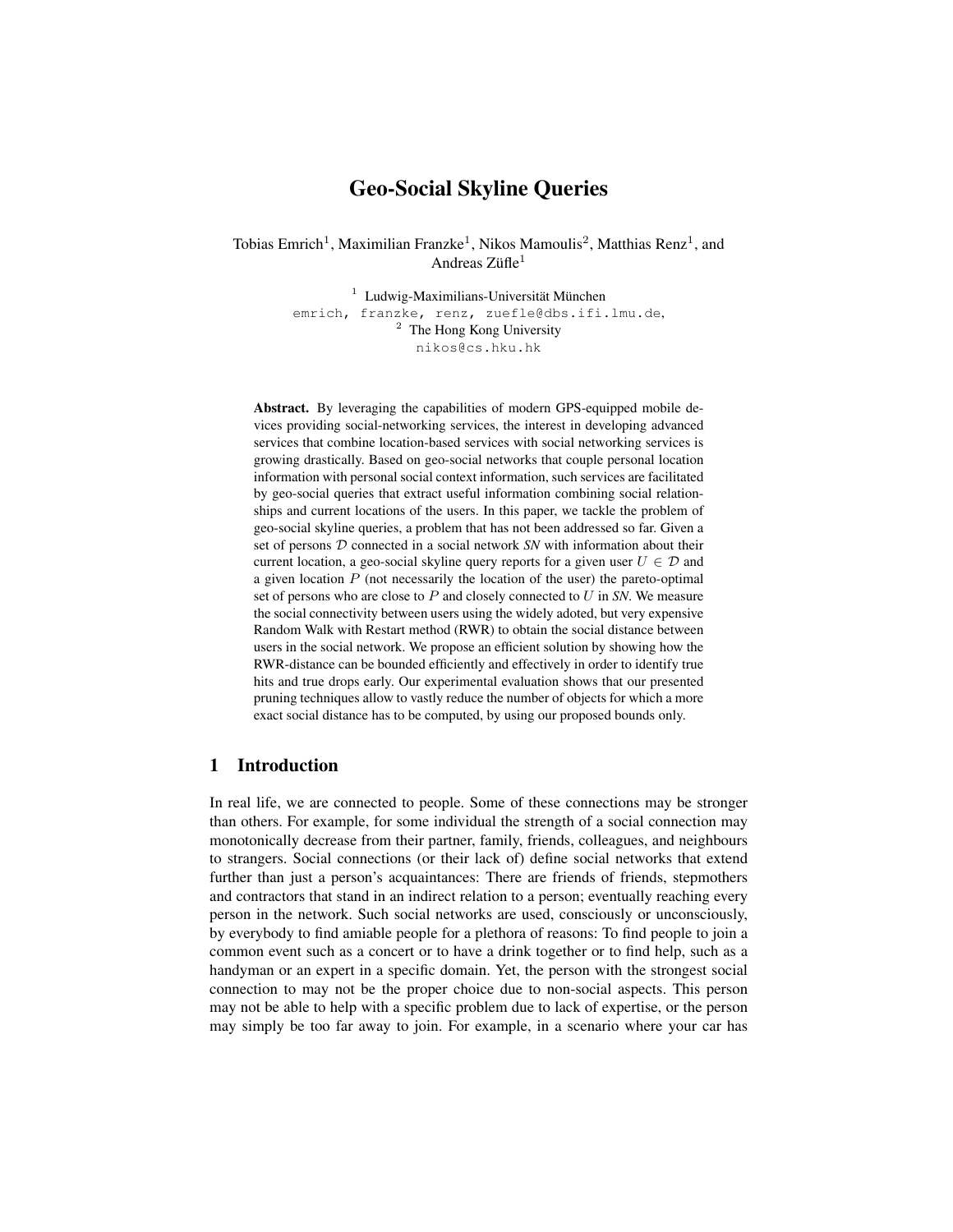broken down, you are likely to accept the help of a stranger. When you are travelling, for example visiting a conference in Bali, the people you are strongly connected to are likely to be too far away to join you for a drink.

Also, another interesting problem arises when travelling and you need a place to stay for the night. Assume you do not want to book a hotel but rather sleep at someone's home (aka "couchsurfing"). Of course it's most convenient if you have a strong social connection to someone close to your destination, but the farther you travel from home, the less likely this becomes, as most of your acquaintances are usually spatially close to you [22]. Trying to find the person best suited to accommodate you, you face the following trade-off: Rather stay with someone you have less social connections to but can provide shelter close to your destination or you accept longer transfer times and choose to stay with someone more familiar. Since this trade-off depends on personal preferences, a skyline query is suitable: By performing a skyline query, a user obtains a list of people, with each person's attributes being a pareto-optimum between social distance to the user and spatial distance to their destination. Driven by such applications, there is a new trend of novel services enabled by geo-social networks coupling social network functionality with location-based services. A geo-social network is a graph where nodes represent users with information about their current location and edges correspond to friendship relations between the users [3]. User locations are typically provided by modern GPS-equipped mobile devices enabling check-in functionality, i.e. the user is able to publish his current location by "checking in" at some place, like a restaurant or a shop. Example applications based on geo-social networks are Foursquare and novel editions of Facebook and Twitter that adopted the check-in functionality recently.

Extracting useful information out of geo-social networks by means of geo-social queries taking both the social relationships and the (current) location of users into account is a new and challenging problem, first appraoches have been introduced recently [3]. In this paper we tackle the geo-social skyline query problem. This is the first approach for this problem. Given a set of persons D connected in a social network *SN* with information about their current location a geo-social skyline query reports for a given user  $U \in \mathcal{D}$  and a given location P (not necessarily the location of the user) the pareto-optimal set of persons who are close to P and closely connected to U in *SN*. In particular we present and study initial approaches to compute the geo-social skyline efficiently which is challenging as we apply the very expensive Random Walk with Restart distance to measure the social connectivity between users in the social network. The basic idea of our approach is that for skyline-queries it is not necessary to calculate exact social distances to all users, which is very expensive. In a nutshell, we efficiently determine lower and upper distance bounds used to identify the skyline. The bounds are iteratively refined on demand allowing early termination of the refinement process.

# 2 Problem Definition

In the following we will define the problem of geo-social skyline query tackled in this paper. Furthermore, we discuss methods for measuring the social similarity in social networks which we apply to compute the geo-social skyline.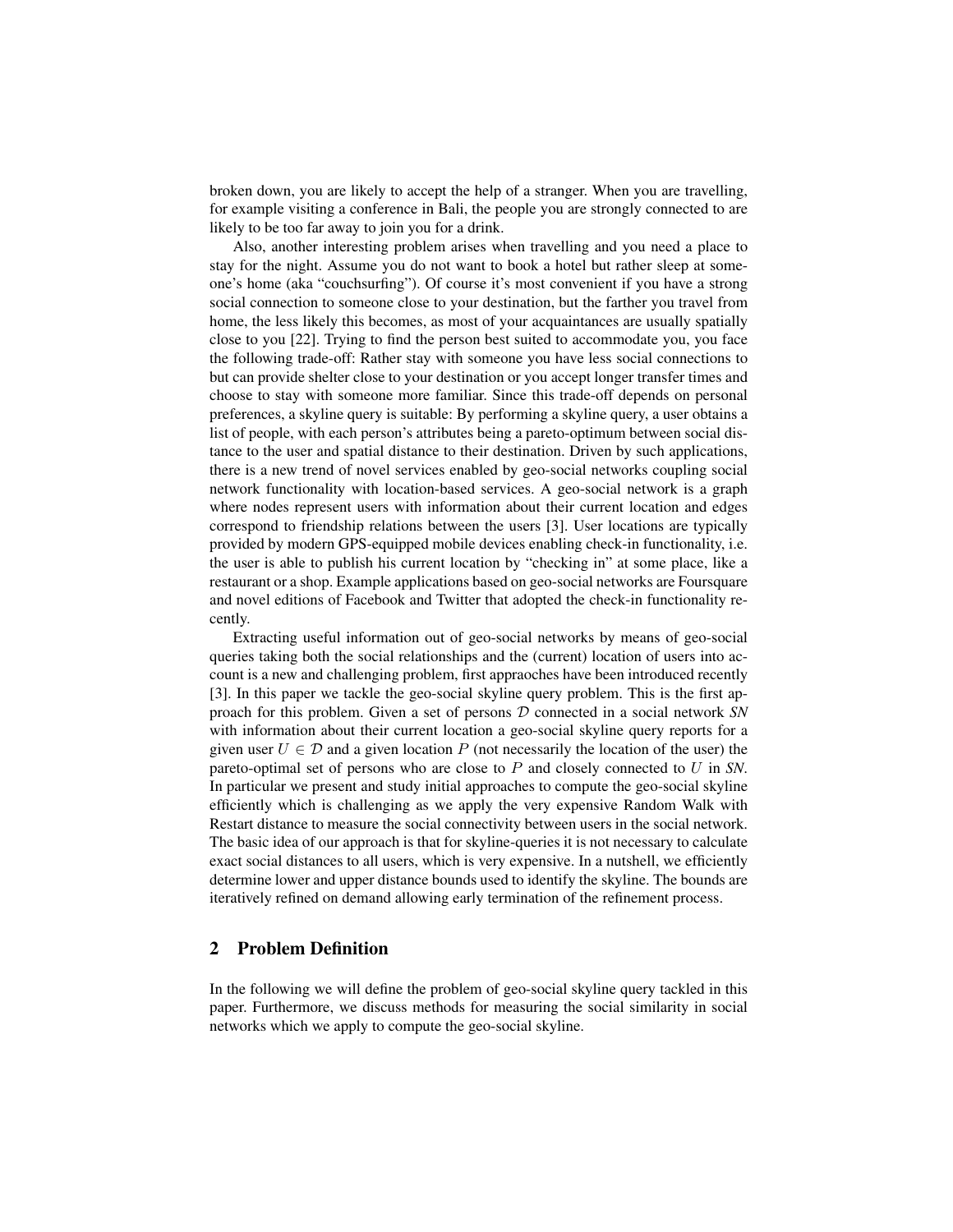#### 2.1 Geo-Social Skyline Query

The problem of answering a geo-social skyline query is formally defined as follows.

### Definition 1. *Geo-Social Skyline Query (GSSQ)*

Let  $D$  *be a geo-social database, consisting of a set of users* U, where each user  $u \in U$  is *associated with a geo-location*  $u$ .loc  $\in \mathbb{R}^2$ . Let  $S = \langle \langle U \rangle, \langle L \rangle$  be a social network *consisting of a set <U> of vertices corresponding to users, and a set <L> of weighted links between users. Furthermore, let dist<sub>aeo</sub>* :  $U \times U \rightarrow \mathcal{R}$  *be a geo-spatial distance measure, and let dist<sub>soc</sub>* :  $U \times U \rightarrow \mathbb{R}$  *be a social distance measure. A geo-social skyline query (GSSQ) returns, for a given geo-location*  $q_{\text{geo}} \in \mathbb{R}^2$  *and a given user*  $q_{soc} \in U$  *the set of users*  $u \in GSSQ(q_{geo}, q_{soc}) \subseteq U$ *, s.t.* 

$$
u \in GSSQ(q_{geo}, q_{soc}) \Leftrightarrow
$$
  

$$
\neg \exists u' \in U : dist_{soc}(q_{soc}, u') < dist_{soc}(q_{soc}, u) \land dist_{geo}(q_{geo}, u') < dist_{geo}(q_{geo}, u)
$$

Informally, a *GSSQ* returns, for a given geo-location  $q_{\text{geo}}$  and a given user  $q_{\text{soc}}$ , the set of users such that for each user  $u \in GSSQ(q_{\text{geo}}, q_{\text{soc}})$  there exists no other user  $u' \in U$  such that user u has both a larger spatial distance to  $q_{\text{geo}}$  and a larger social distance to  $q_{\text{soc}}$  than user  $u'$ .

By design, we exclude the query node from the result set: In the foreseeable applications including oneself in the result gives no additional information gain, but may actually prune and therefore exclude other nodes from the result. This design decision is without loss of generality; depending on application details the query node itself may be allowed to be a valid result as well.

Yet, we haven't specified the distance measures involved in the *GSSQ*. In the following, we discuss the notion of similarity in the two domains in involved in our query problem, the geo-spatial domain and the social domain and introduce the two similarity distance measures, the geo-spatial distance and social distance, respectively.

An example of a *GSS*-query is shown in Figure 1. The social network, the geolocation of each user and the social distance of each user to  $Q$  (numbers in black boxes) are shown in Figure 1(a). The resulting skyline-space is illustrated in Figure 1(b), with users  $G, E, F$  and  $D$  being the result of the query. The semantics of the result in this example is also very interesting. Ranked by distance we get the following result: user G is more or less a stranger but has the closest distance, user  $E$  is a friend-of-a-friend, user  $F$  is a close friend and user  $D$  is the best friend which however has a very large distance. The result thus gives the user  $Q$  free choice in the trade-off between importance of social and spatial distance.

### 2.2 Geo-Spatial Similarity

For the geo-spatial distance, instead of using the common Euclidean distance, we decided to use the geodetic distance which is the shortest distance between two points on Earth along the Earth's surface (simplified as a sphere). Given that locations are specified by longitude and latitude coordinates, this distance measure is more adequate, in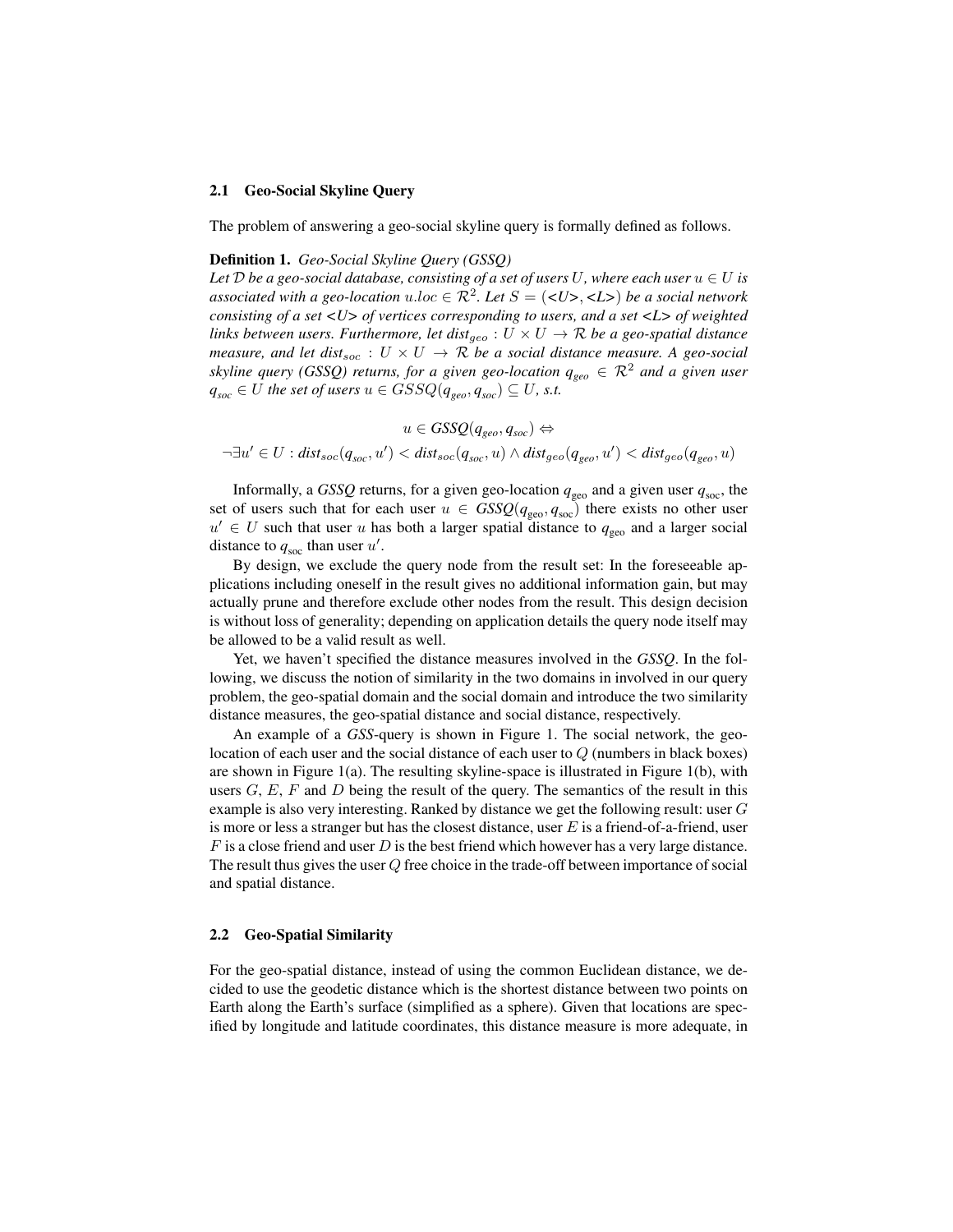

Fig. 1. The geo-social skyline of a geo-social network.

particular for long distance measures, than the Euclidean distance and is depending on the Earth's radius  $r$  (approx. 6371km). The geo-spatial distance is defined as:

$$
\mathit{dist}_{\mathit{geo}}(u_1^{\mathrm{lat}}, u_1^{\mathrm{long}}, u_2^{\mathrm{lat}}, u_2^{\mathrm{long}}) = r \cdot \mathit{arccos}(\mathit{sin}(u_1^{\mathrm{lat}}) \cdot \mathit{sin}(u_2^{\mathrm{lat}}) + \mathit{cos}(u_1^{\mathrm{long}} - u_2^{\mathrm{long}}))
$$

### 2.3 Social Similarity

There are two main factors that contribute to someone's importance in a social graph: There are on the one hand nodes that have a lot of connections (sometimes referred to as "hubs" or "influencers") - on Twitter this may be Justin Bieber or Barack Obama. On the other hand you have nodes that are close to the query node - these people may be considered important because they are in close relation to the query. Please note that the first set of nodes is query-independent: Justin Bieber will always have the same amount of followers regardless of what node you are looking at. So both measures of importance for the query have to be taken into account. By how much is defined by a personalisation factor  $\alpha$ .  $\alpha$  may be determined by empirical studies and may be application-dependant or even query-dependant and chosen by the user, so we are considering  $\alpha$  as variable and do not suggest or assume any specific value for it, besides it having to be from the range of  $[0, 1]$ .

Random Walk with Restart To measure similarity between nodes, a widely adopted model is Random Walk with Restart (RWR). It correlates with how close a node  $A$  is to a query node Q by considering not only direct edges or shortest distance (network distance), but also taking into account the amount of paths that exist between Q and A. With RWR, a virtual random walker starts at Q and then chooses any outgoing link by random. The walker will continue to do this, but with every iteration there is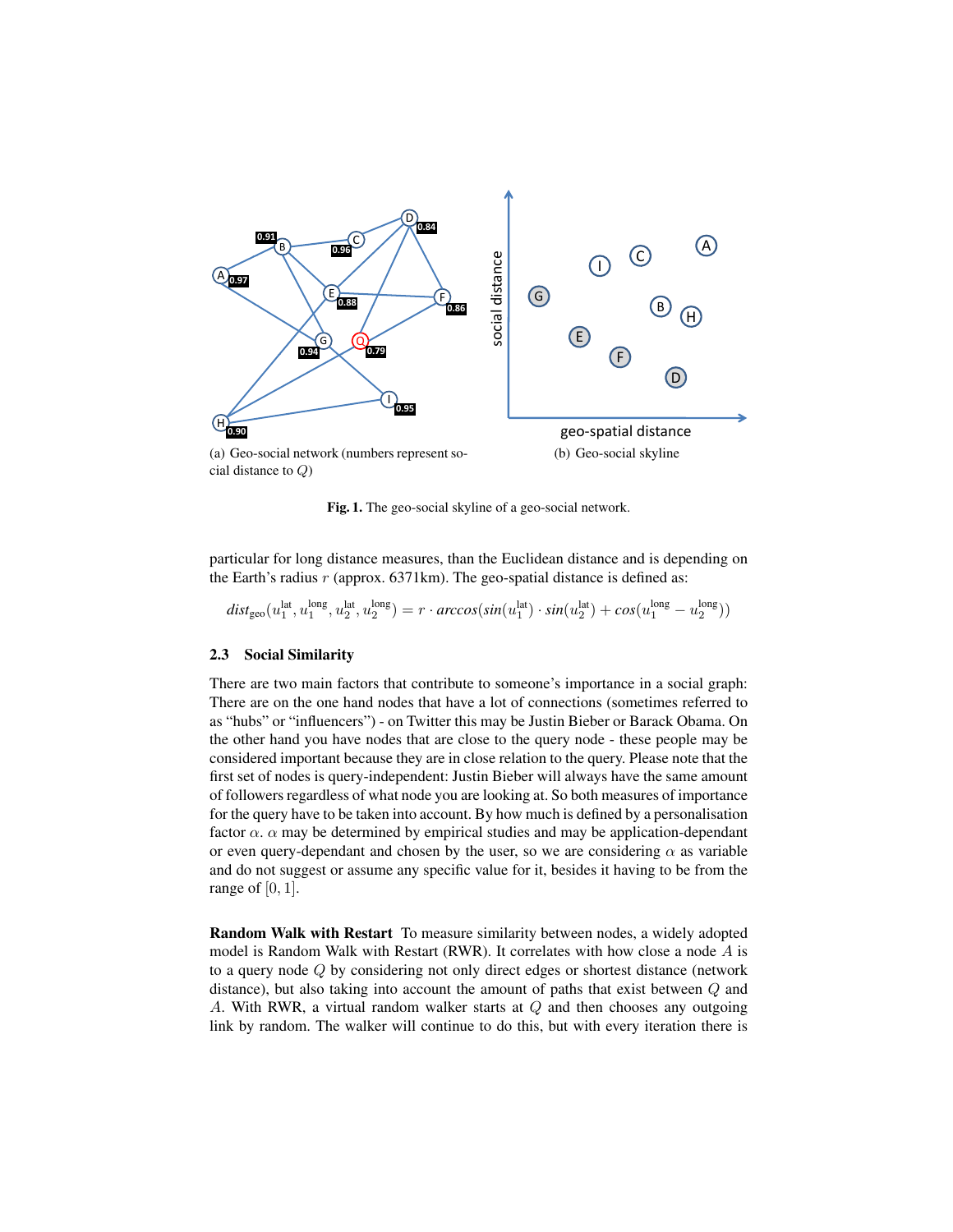a probability of  $\alpha$  of jumping back to the query node (restart). The similarity between A and Q then is the probability of the random walker reaching A when starting at Q. Thus, the walker will visit nodes "close" to Q more likely than others, giving them a higher similarity. With the walker not being dependant on a single route between A and Q, modification of the nodes and links in the graph in general affects the similarity of all the other nodes through the addition or removal of possible paths the walker may choose from. Therefore, precomputing social similarities will become difficult and unpractical: In popular social networks links and nodes are added constantly, making precomputed similarities superfluous.

Bookmark Coloring Algorithm The Bookmark Coloring Algorithm (BCA) introduced by [4] is mathematically equivalent to RWR, but is more tangible and has other advantages. In a nutshell, it starts by injecting an amount of color into Q. Every node has the same color retainment coefficient  $\alpha$ ; i.e. that for every amount of color c the node receives, it gets to keep  $\alpha \cdot c$ , while the rest is forwarded equally spread across all outgoing links. This is the same  $\alpha$  as for RWR. While BCA as well as RWR both rely on potentially infinite iterations of a power method to get exact results, one can terminate early to get quite exact approximations of them. But BCA follows more of a breadth-first-approach, while RWR may be compared to a depth-first one. This results in BCA giving all the socially close nodes a first visit much faster than RWR. We will exploit this feature to improve the search for socially close nodes over distant ones. It terminates when a stopping criterion is met; usually if the distributed color falls below a certain threshold or a total minimum sum of color is distributed). The algorithm gives back a vector, containing for every node its similarity to Q.

To derive the required social distance attribute for the skyline, we simply subtract the similarity, which lies within the bounds of  $[0, 1]$ , from 1. This fulfils the requirement that a node  $A$  with a similarity higher than that of node  $B$  (and is therefore considered better than  $B$ ) gets a smaller distance than  $B$  (so that it is still better than  $B$ ).

# 3 Related Work

Similarity Measures in Social-Networks: While colloquially speaking of "socially close" people, it is necessary to define a method of measuring this proximity. For this purpose, [15] proposed to use Random Walks with Restart ([24]) to measure social proximity. This metric, which is commonly adapted by the research community ([3, 9, 25]) to measure social similarity, considers all walks between two users, rather than using shortest path distance only ([18]), or using direct friendship relations of a user only [3].

Geo-Social Networks: [3] formulates a framework for geo-social query processing that builds queries based upon atomic operations. These queries (like *Nearest Friends*, *Range Friends*) focus on a specific user and his direct friends. [1] focusses on proximity detection of friends while preserving privacy through the fact that the location of a user is only known to the user himself and his friends, thus also lacking transitivity, where friends-of-friends are considered as well. [3] gives a comprehensive overview of the state-of-the-art in geo-social networks and geo-social queries.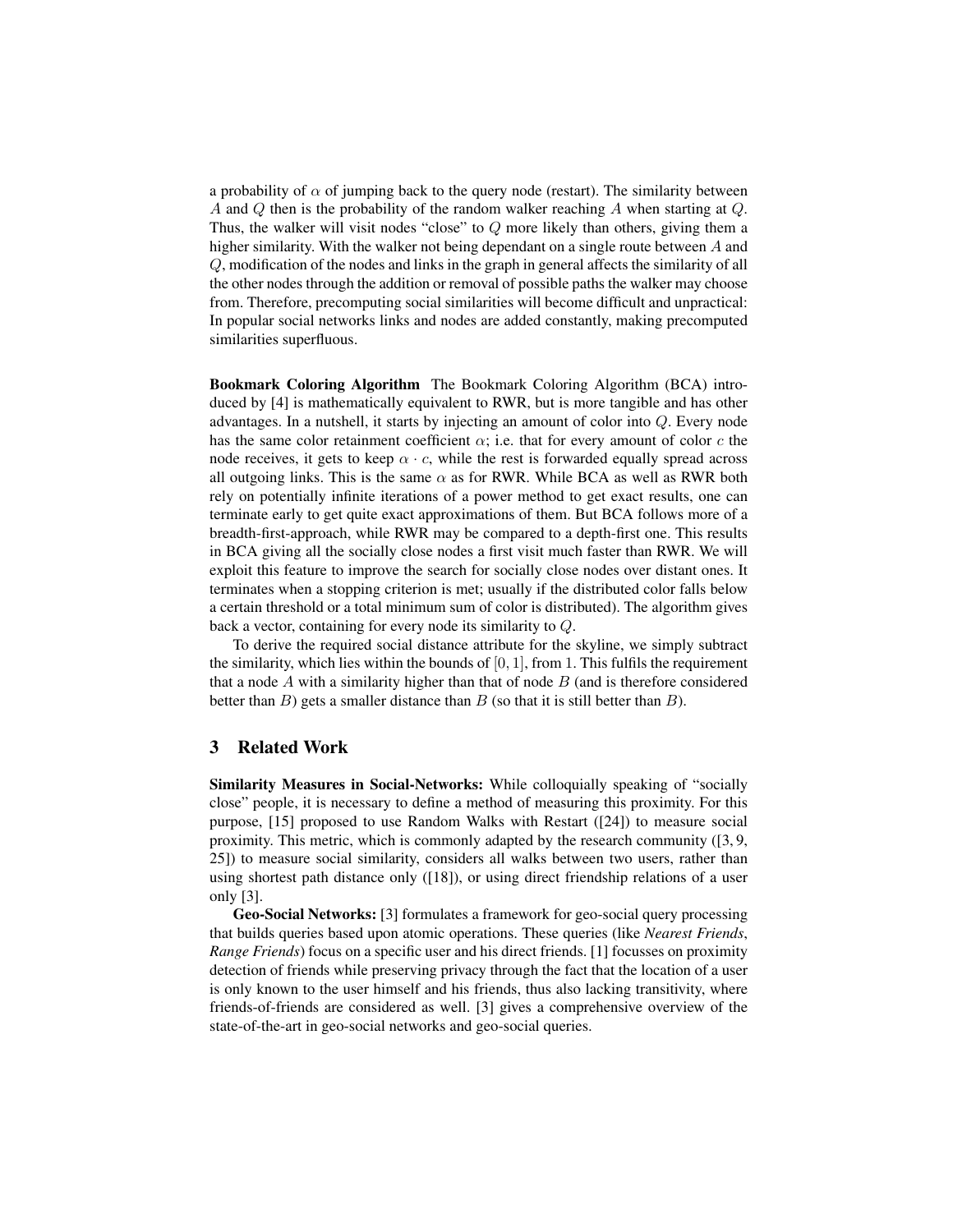Empirical Analysis: There are studies that examine the data of geo-social networks empirically: [7] detects that one's friends have a high probability of living close to each other, which emphasizes the importance of our introduced skyline queries when going further away from home. Similar findings have been made for the Foursquare geo-social network [22].

Skyline Queries: The skyline operator was introduced in [5]. Additionally, the authors propose block-nested-loop processing and an extended divide-and-conquer approach to process results for their new method. Since then, skyline processing has attracted considerable attention in the database community. [23] proposes two progressive methods to improve the original solutions. The first technique employs Bitmaps and is directed towards data sets being described with low cardinality domains. In other words, each optimization criterion is described by a small set of discrete attribute values. Other solutions for this scenario are proposed in [19]. The second technique proposed in [23] is known as index method and divides the data set into  $d$  sorted lists for  $d$  optimization criteria. [16] introduces the nearest-neighbor approach which is based on an R-Tree [11]. This approach starts with finding the nearest neighbor of the query point which has to be part of the skyline. Thus, objects being dominated by the nearest neighbor can be pruned. Afterwards, the algorithm recursively processes the remaining sections of the data space and proceeds in a similar way. A problem of this approach is that these remaining sections might overlap and thus, the result has to be kept consistent. To improve this approach, [20] proposes a branch-and-bound approach (BBS) which is guaranteed to visit each page of the underlying R-Tree at most once. There exist several techniques for post-processing the result of skyline queries for the case that the number of skyline points becomes too large to be manually explored (i.e. [21, 17]). Though we do not focus on reducing the number of results of our algorithm we can utilize the techniques of the above works in a post-processing step. There has already been some work considering the application of the skyline operator in a setting including road networks (i.e. [8, 13, 14]). The main difference to our setting is that the network distance in terms of the length of the shortest path is taken into consideration. Rather, in our work we use the RWR distance to compute the score among the individuals in the network graph which we will show poses new problems and challenges.

# 4 Social Distance Approximation

The exact evaluation of the social distance between two users using the RWR distance is computationally very expensive. Thus we rely on the following lower and upper bounds for the social similarity in order to boost the efficiency of our approach by avoiding having to calculate the social similarity to a precision not necessary for skyline queries, while still maintaining correctness of the results.

# 4.1 Bounds derived from network distance

Starting from the BCA algorithm, consider the maximum amount of color a node can get: To give a node  $A$  as much color as possible, the color has to flow directly from  $Q$  to A on the shortest path (that is the path with the least hops). With every hop, an  $\alpha$ -portion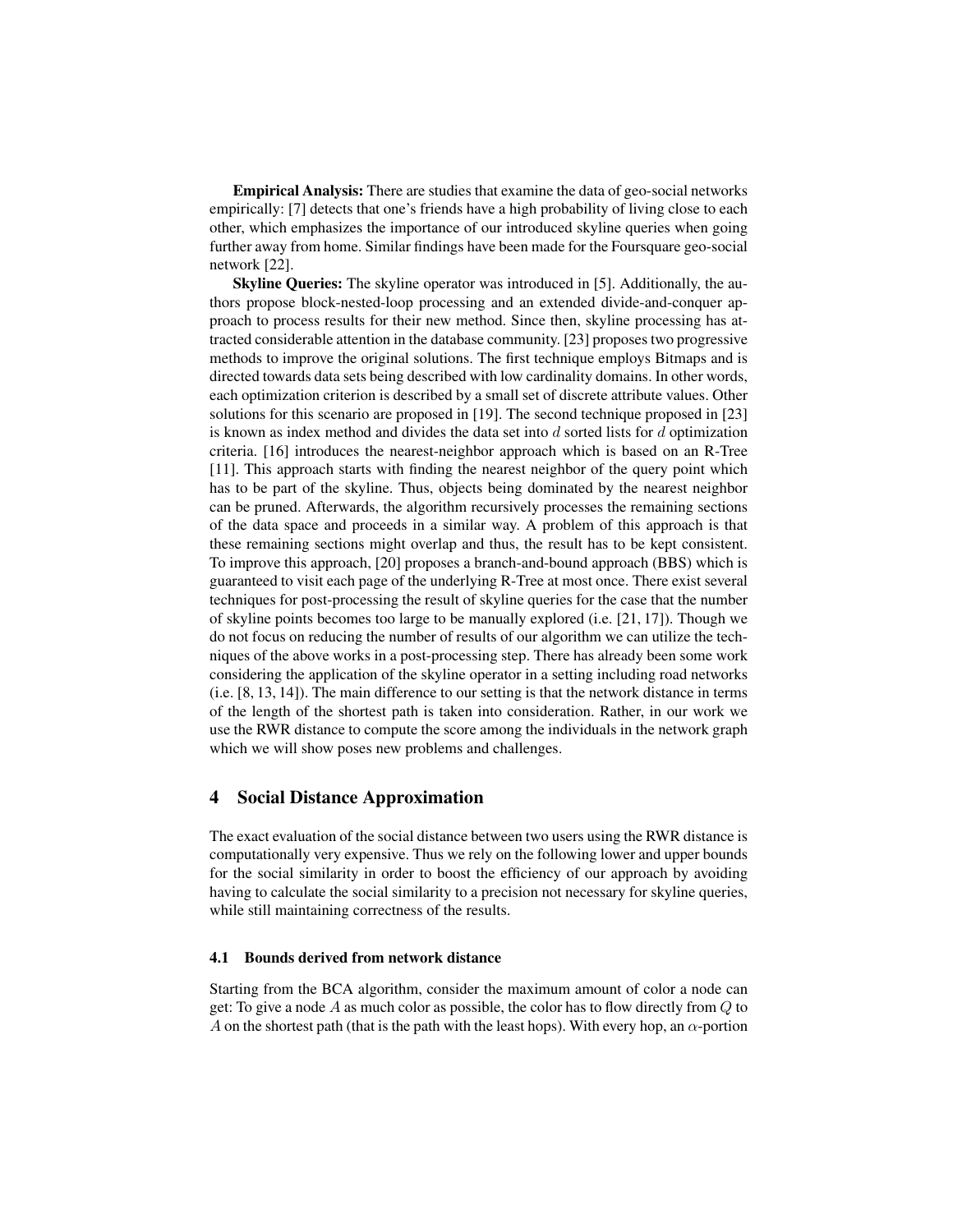of the available color is "lost", because it gets assigned to the intermediate node. If the flow is not on the shortest path, at least another hop is added where another  $\alpha$ -portion is lost and cannot contribute to  $A$ . Assume the shortest path from  $Q$  to  $A$  contains  $l$ edges. Then there are  $l - 1$  intermediate nodes plus one start node (Q), each of which gets its  $\alpha$ -portion. The maximum amount of color that then can reach  $A$  in the best case is  $(1 - \alpha)^l$ . This is an upper bound and can be computed for every node before even starting the BCA. The bound gets lower and "better", if either A has a larger distance to Q or  $\alpha$  is large (high personalization).

In practice, calculating the network distance at query time (online phase) is not suitable. Dijkstra's algorithm for example gets expensive for a large network with many nodes. Therefore, we suggest to introduce a preprocessing step that supports approximating the network distance optimistically. We use graph embedding [10], where the distance from any node to a small set of reference nodes *RN* is precomputed and then stored in a lookup-table. At query-time, we can then easily derive a conservative as well as an optimistic approximation for the network distance. Let  $\sigma$  be the optimistic approximation (that is  $o \le$  actual network distance l). Then

$$
(1 - \alpha)^{o} \ge (1 - \alpha)^{l} \ge BCA(Q)_{A}
$$

where  $BCA(Q)_A$  is the actual amount of color node A gets assigned. Therefore, the approximation derived from precomputed graph embedding provides an upper bound as well.

### 4.2 Bounds derived from BCA

In general, it is possible that a node does not receive any color at all, so its generic lower bound is 0. But if the node has already received some color, there is no way of it ever losing this amount of assigned color - so once assigned color can be interpreted as an ever-improving lower bound. Building upon this, another upper bound can be derived from this lower bound: The maximum amount of color this node can get is the color it already has plus the total remaining unassigned color in the BCA-queue.

# 5 Algorithm

In the following, we propose three algorithms to compute the Geo-Social Skyline: First we provide a straightforward solution which is simple but not practicable for large datasets. Then, we propose a baseline solution which utilizes the bounds proposed in Section 4 and an advanced solution which uses additional pruning criteria to further improve its performance.

#### 5.1 Naive Algorithm

Assuming no index structure, neither for the social nor for the spatial dataset, a naive algorithm for computing the Geo-Social Skyline is shown in Algorithm 1. This approach computes spatial distances and social distances of all users in Line 4 and Line 5 respectively. Computation of social distance requires to call the complete Bookmark Coloring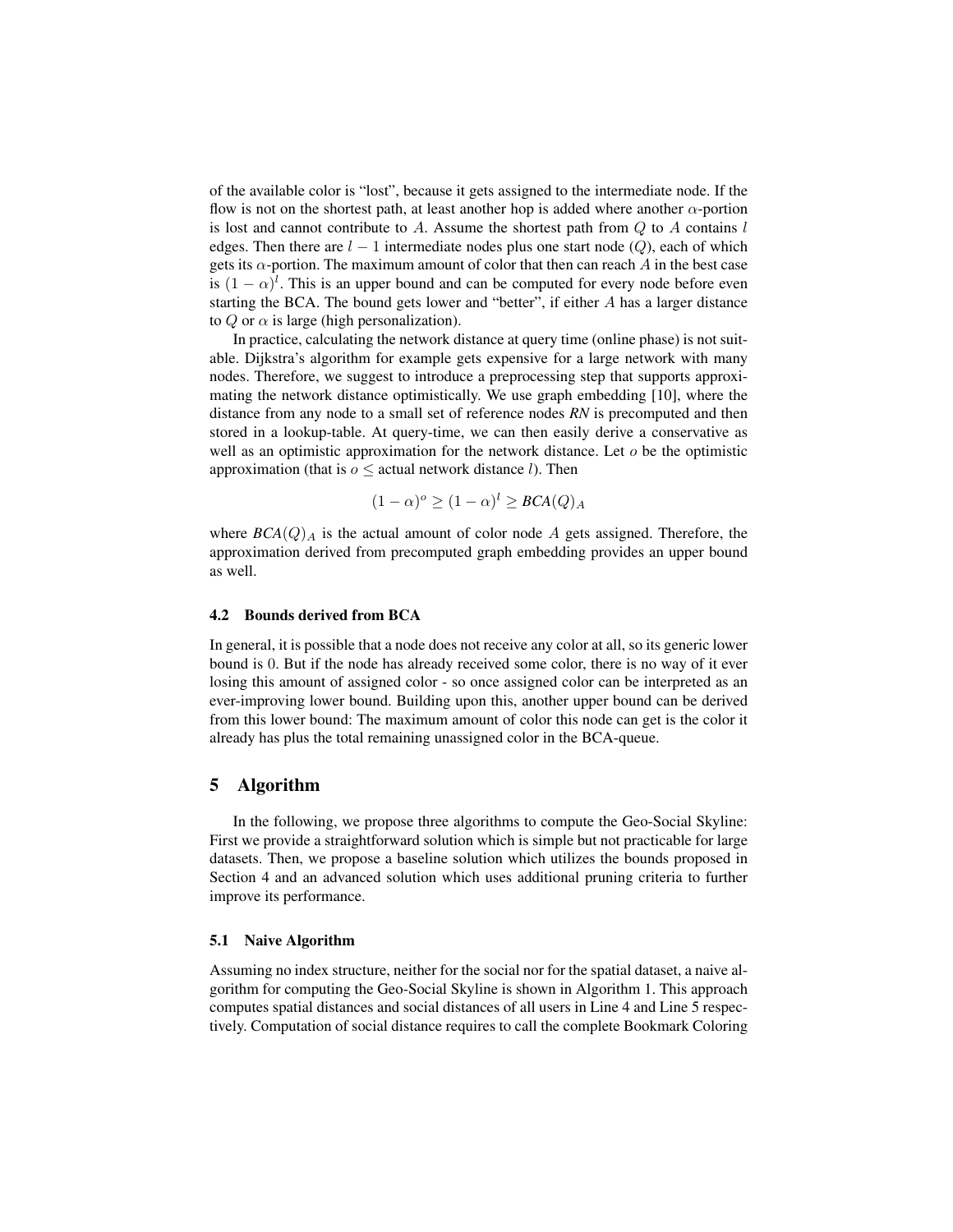Algorithm 1 Naive Geo-Social Skyline Computation

**Require:** *SN*,  $q_{\text{geo}}$ ,  $q_{\text{soc}}$ ,  $\alpha$ 1:  $bca = PerformCompleteBCA(SN, q_{soc}, \alpha)$ 2: for each  $n \in SN$  do 3: **if**  $n_{\text{soc}} \neq q_{\text{soc}}$  **then**<br>4: *n*.spatialDistand 4: *n*.spatialDistance =  $distance(n_{\text{geo}}, q_{\text{geo}})$ <br>5: *n*.socialDistance =  $1 - bca_{n \text{ id}}$  $n$ .socialDistance =  $1 - bca_{n_id}$ 6: end if 7: end for 8: compute *skyline* using a scan based skyline algorithm 9: return *skyline*

Algorithm in Line 1, which is the main bottleneck of this approach. Given spatial and social distances, we represent each user by a two-dimensional vector and apply traditional approaches to compute two-dimensional skylines in Line 8. This naive algorithm however is very ineffiecient and not practicable in a setting with large datasets. The main problem here is that the runtime complexity of BCA has shown to be  $O(n^3)$ . Thus the following algorithm makes use of the social distance bounds proposed in Section 4 in order to avoid the complete run of BCA.

### 5.2 Baseline Algorithm

The baseline algorithm assumes a simple index structure such as a sorted list, a minheap or a B-Tree to access users in ascending order to their spatial distance to the query location  $q_{\text{geo}}$ . This algorithm starts by computing spatial distance and initializing distance bounds in Lines 3-10. In Line 8, the lower bound is initialized by network distance bounds described in Section 4.1. The upper bound is initiliazed with the trivial upper bound of 1. Then, nodes are accessed in increasing order of the distance to  $q_{\text{geo}}$ in Line 12. When a new node  $c$  is accessed, a check is performed in Line 14 to see if c's lower bound social distance is already higher than the upper bound social of the last object that has been returned as a skyline result. In this case,  $c$  can be pruned, as we can guarantee that the previous result node *previous* has a lower social distance than c and due to accessing nodes ordered by their spatial distance, we can guarantee that *previous* must also have a lower spatial distance. Another check is performed in Line 16, for the case where  $c$  can be returned as a true hit, by assessing that  $c$  must have a lower social distance than *previous*. If neither of these two checks allows to make any decision, Line 19 calls Algorithm 3 to perform an additional iteration of the BCA algorithm to further refine all current social bounds, until  $c$  can either be pruned or returned as a true hit. The main idea of this algorithm is to minimize expensive iterations of the BCA. This is achieved by first considering the spatial dimension. Furthermore, BCA iterations are required only in cases where absolutely necessary. For this reason, the social distance of results may still be an approximation. Nevertheless, this algorithm can guarantee to return the correct skyline.

Note that in the worst case, where every node is contained in the skyline, this approach yields no performance gain compared to the trivial solution. A major disadvan-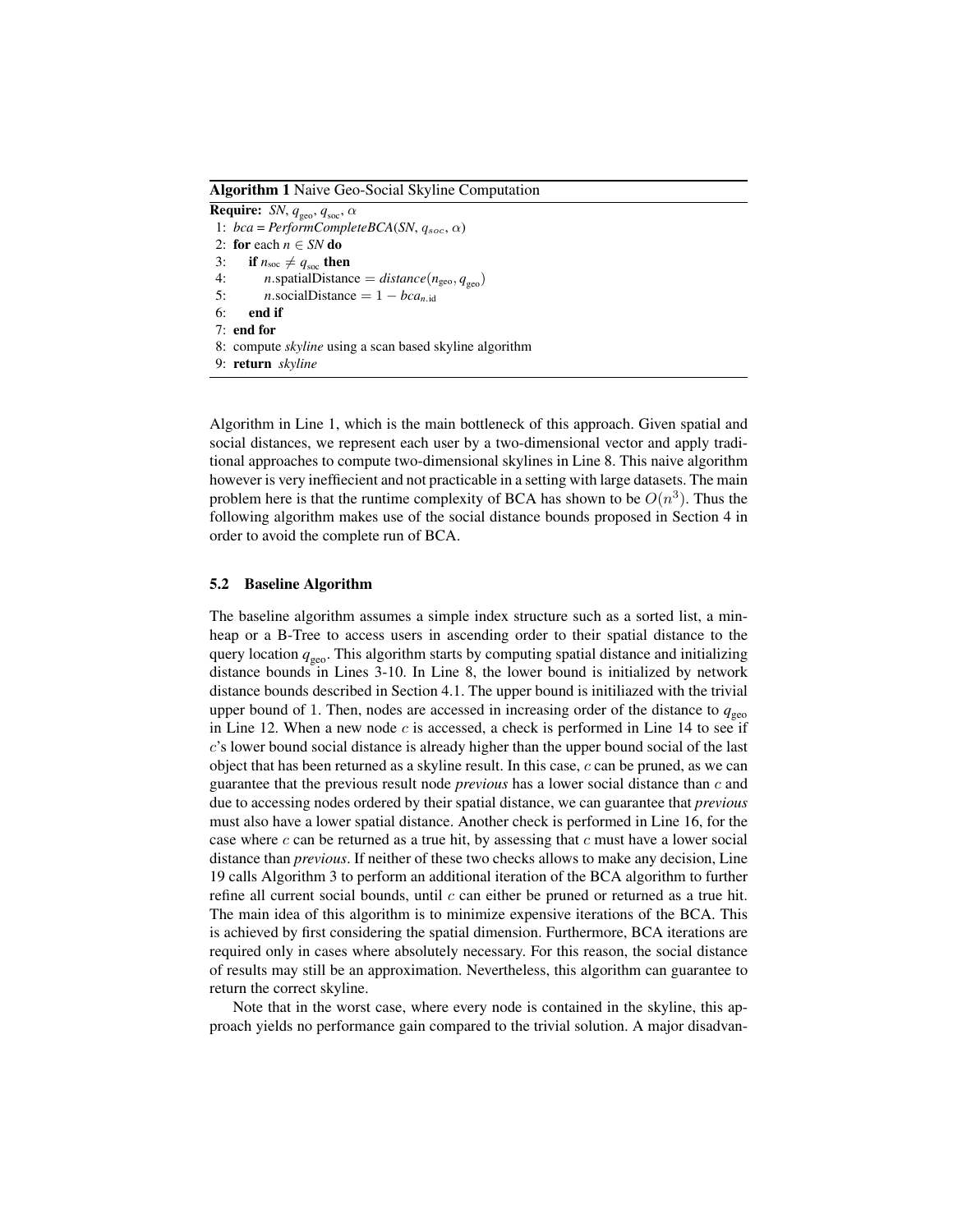Algorithm 2 Geo-Social Skyline Baseline

**Require:**  $q_{\text{geo}}, q_{\text{soc}}, \alpha, SN, RN$ 1:  $assigned = []$ ,  $incoming = []$ ,  $total = 0$ ,  $results = \emptyset$ 2: *queue* =  $\emptyset$  // min-heap sorted ascending by *dist*<sub>geo</sub> 3: for  $n \in SN$  do 4:  $incoming[n.id] = 0, assigned[n.id] = 0$ 5: if  $n \neq q_{\text{soc}}$  then 6: *n*.spatialDistance =  $dist_{\text{geo}}(n.\text{point}, q_{\text{geo}})$ 7:  $l = max_{R_i \in RN}(|networkDist(q_{soc}, R_i) - networkDist(n, R_i)|)$ // those network distances come from graph embedding 8: *n*.socialDist.lower =  $1 - (1 - \alpha)^l$ , *n*.socialDist.upper = 1, *queue.add*(*n*) 9: end if 10: end for 11:  $\text{incoming}[q_{\text{soc}}.\text{id}] = 1, \text{previous} = \text{queue.popMin}(), \text{results}.\text{add}(\text{previous})$ 12: while *queue*.size  $> 0$  do 13: *candidate* = *queue*.*popMin*() 14: if *previous*.socialDist.upper < *candidate*.socialDist.lower then 15: *prune*(*candidate*) 16: else if *candidate*.socialDist.upper < *previous*.socialDist.lower then 17: *results*.*add*(*candidate*), *previous* = *candidate* 18: else 19: *IncrementalBCA*( $\alpha$ ,  $\epsilon$ , *incoming*, *assigned*, *total*) // see Algorithm 3 20: *queue*.*add*(*candidate*) // re-insert 21: end if 22: end while 23: return *results*

tage of this approach is its space consumption and the linear scan over the database to materialize every single node, for which the spatial distances are calculated and the sorting takes place. This means that basically the entire graph has to be loaded into memory for processing. The following algorithm alleviates this problem.

# 5.3 Improved Algorithm

Our improved algorithm still iterates over nodes from closest to farthest spatially, but avoids having to store the whole graph in memory. Therefore, we use a spatial index structure such as an R-Tree, which supports efficient incremental nearest neighbour algorithms [12] to access nodes sorted by increases distance to the query location  $q_{\text{gen}}$ . This approach allows to avoid loading spatial locations of nodes into the memory if we can terminate the algorithm early by identifying a time when we can guarantee that all skyline points have been found.

For this purpose, the improved algorithm uses the bounds presented in Section 4.2 by considering the maximum amount of color these nodes can get in future iterations of the BCA. These bounds essentially allow to assess an upper bound of completely unseen, i.e., not yet accessed nodes. Given these bounds, and exploiting that unseen nodes must have a higher spatial distance than all accessed nodes due to accessing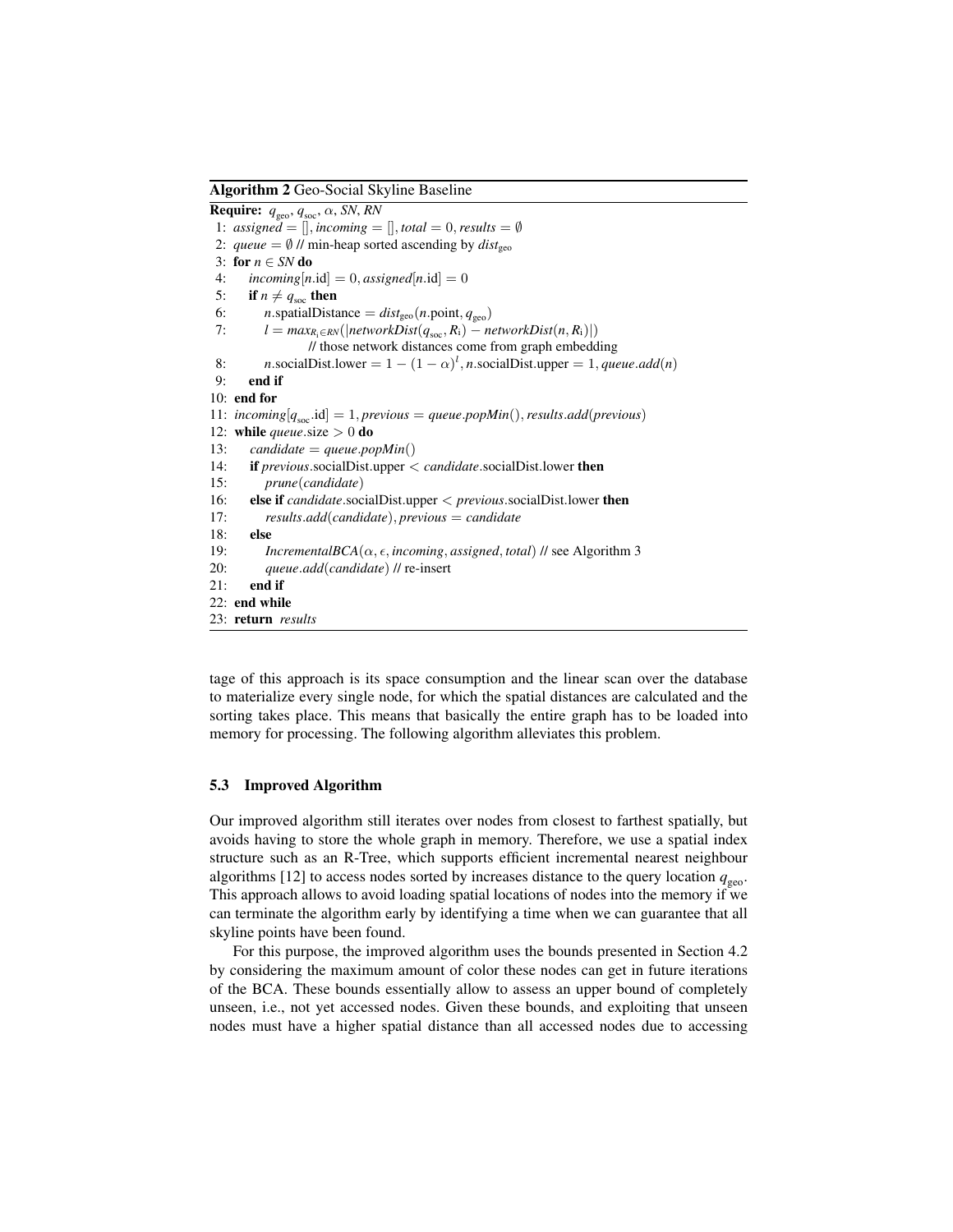Algorithm 3 IncrementalBCA

Require: α, , *incoming*, *assigned*, *total*

1:  $color = max(incoming[], k = incoming.indexOf-color)$ 2:  $\text{incoming}[k] = 0, \text{assigned}[k] = \text{assigned}[k] + \alpha \cdot \text{color}$ 3: *total* = *total* +  $\alpha$  · *color* 4: for each  $l \in k.getLinks()$  do 5:  $\text{i} \text{ncoming}[l] = \text{i} \text{ncoming}[l] + (1 - \alpha) \cdot \text{color}/k.getLinks()$ .size 6: end for 7: *k*.*suggestLB*(*total* − *assigned*[*k*]), *k*.*suggestUB*(1 − *assigned*[*k*]) 8: if *k*.UB − *k*.LB < then 9:  $k.LB = k.UB = (k.LB + k.UB)/2$ 10: end if

nodes in ascending order of their spatial distance, we terminate the algorithm early in Line 3 if the following conditions are met:

- The set of candidates contains no entries anymore (i.e. all candidates either became results or were pruned) and
- all unseen nodes can be pruned, thus there is no possibility an unseen node can be contained in the skyline.

# 6 Experiments

For our experiments, we evaluated our solutions on a geo-social network taken from the Gowalla dataset<sup>3</sup>. It consists of a social network having 196,591 nodes and 950,327 undirected edges, leaving every node on average with approximately ten links. Furthermore, the dataset contains 6,442,890 check-ins of users. Each user is assigned their latest (most recent) check-in location as geo-spatial location. Users having no check-in at all are matched to a special location that has a geo-distance of infinity to any other place. For all geo-social skyline queries performed in this experimental evaluation, if not mentioned otherwise, the spatial query components  $q_{\text{geo}}$  are obtained by uniformly sampling (*latitude*, *longitute*) pairs in the range ([−90, 90], [−180, 180]). The social query components  $q_{\text{soc}}$  are obtained by uniformly sampling nodes of the social network.

When compared to trending social networks like Facebook or Foursquare, the example dataset is rather small when compared in network size. Unfortunately, data of larger networks is not publicly available. We decided not to run experiments on synthetic data, because the artificial generation of spatial and social data may introduce a bias into the experiments, when correlations between spatial and social distances are different in real and synthetic data. Although there exist indiviual data generators for social-only networks  $(e.g. [2])$  and spatial networks  $([6])$ , the naive combination of both generators is not feasible here.

In Figure 2 we compare all proposed algorithms with a varying value of  $\alpha$ . The improved algorithm allows further optional domination checks in lines 12 and 13, which were not done for the *prune unseen* data row. Only the check in Line 12 is done in *prune*

<sup>3</sup> http://snap.stanford.edu/data/loc-gowalla.html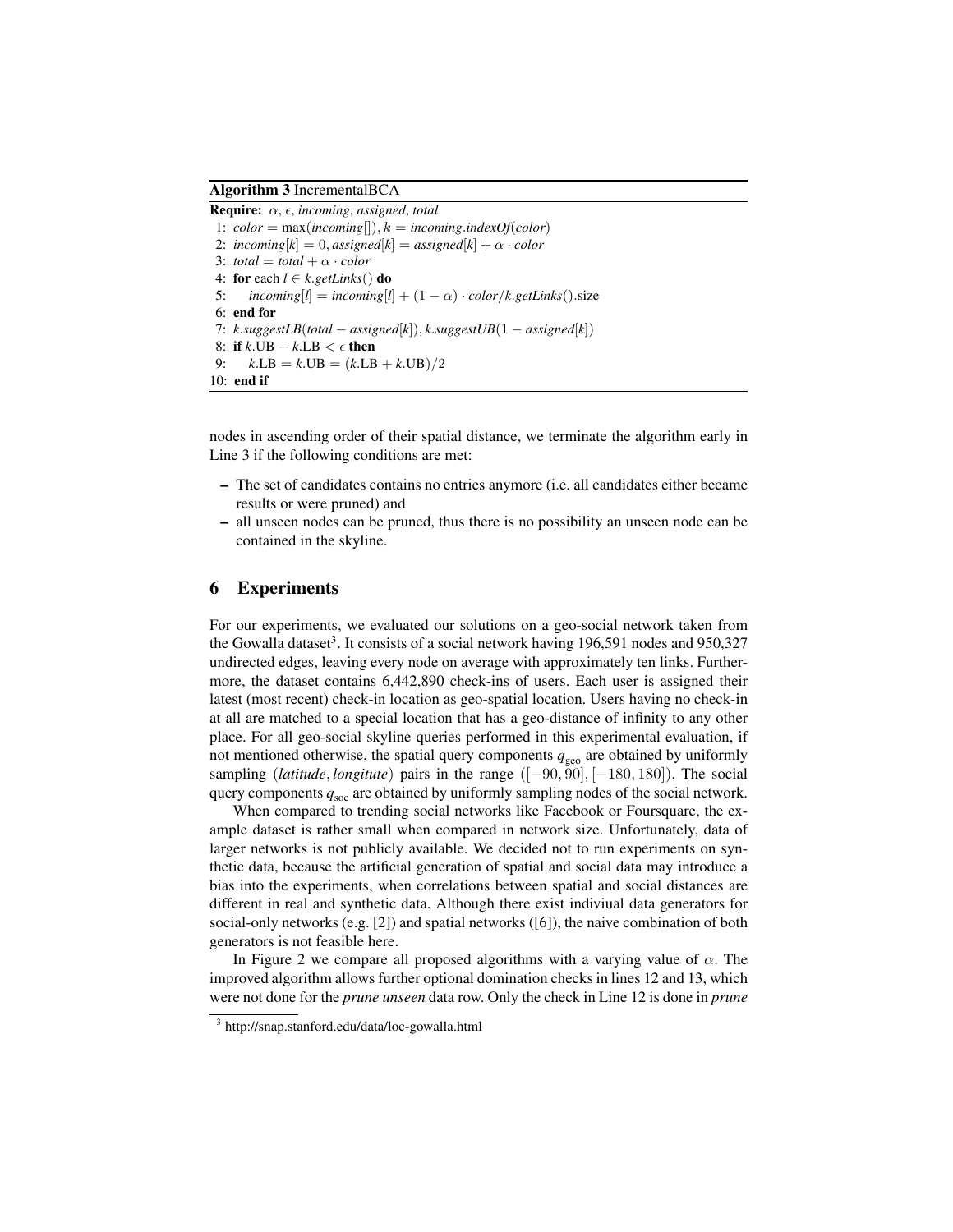#### Algorithm 4 Geo-Social Skyline Improved

**Require:**  $q_{\text{geo}}, q_{\text{soc}}, \alpha, SN, RN$ 1:  $assigned = []$ ,  $incoming = []$ ,  $total = 0$ ,  $results = []$ ,  $prunedUnseen = false$ 2: *previous* = *getNearestNeighbour*( $q_{geo}$ ), *results.add*(*previous*), *i* = 2, *incoming*[ $q_{soc}$ .id] = 1 3: while *i* < |*SN*.Nodes| and not *prunedUnseen* do 4: *candidate* =  $\text{getN}^{th}$ *NearestNeighbour*( $q_{\text{geo}}$ , *i*) // get *i*<sup>th</sup> nearest neighbour of  $q_{\text{geo}}$ 5: *i*++ 6: if not *candidate*.isPruned then 7: while  $[candidate.LB, candidate.UB] \cap [previous.LB, previous.UB] \neq \emptyset$  do 8: *IncrementalBCA*( $\alpha$ ,  $\epsilon$ , *incoming*, *assigned*, *total*) // see Algorithm 3 9: end while 10: if not *previous*.*dominates*(*candidate*) then 11: *results*.*add*(*candidate*) 12: // optional: check if candidate dominates other candidates (remove them) 13: // optional: check if elements in candidates dominate each other (remove them) 14: *previous* = *candidate*, *prunedUnseen* = (*candidate*.UB < *total*) 15: else 16: *prune*(*candidate*) 17: end if 18: end if 19: end while 20: return *results*

*candidate with hit*, while both checks are done in the *prune candidates with candidates* rows. For the latter, the frequency of the check in Line 13 is varied for every 1,000 respectively 10,000 iterations.

The experiments show that both optional checks in Algorithm 4 do not result in better runtimes with our datasets, even when only performed at greater intervals (that is not after every single iteration of BCA). On the other hand, checking whether all unseen nodes can be pruned results in an actual performance increase compared with the baseline algorithm. As a result of this experiment, all following experiments will use the *prune unseen* setting, as this algorithm shows the best runtime performance for almost any  $\alpha \in [0, 1]$ .

#### 6.1 Skyline Results

For varying  $\alpha$ , we experience a rapid drop in runtime for a larger  $\alpha$  as seen in Figure 3(a). This can be attributed to the fact that a larger value of  $\alpha$  allows the BCA to terminate faster, as in each iteration more color is distributed over the social network, thus yielding tighter bounds in each iteration. This result implies that, since  $\alpha$  represents the personalization factor of the query, highly personalized queries can be performed much faster than unpersonalized ones. This is evident, since unpersonalized queries represent an overview of the entire network, thus requiring a deeper and more complete scan of the graph. Choosing an  $\alpha$ -value of zero will cause the BCA not terminating, because no color gets assigned. An  $α$ -value approaching zero causes the BCA to approach the stationary distribution of the social network, which is completely independent of the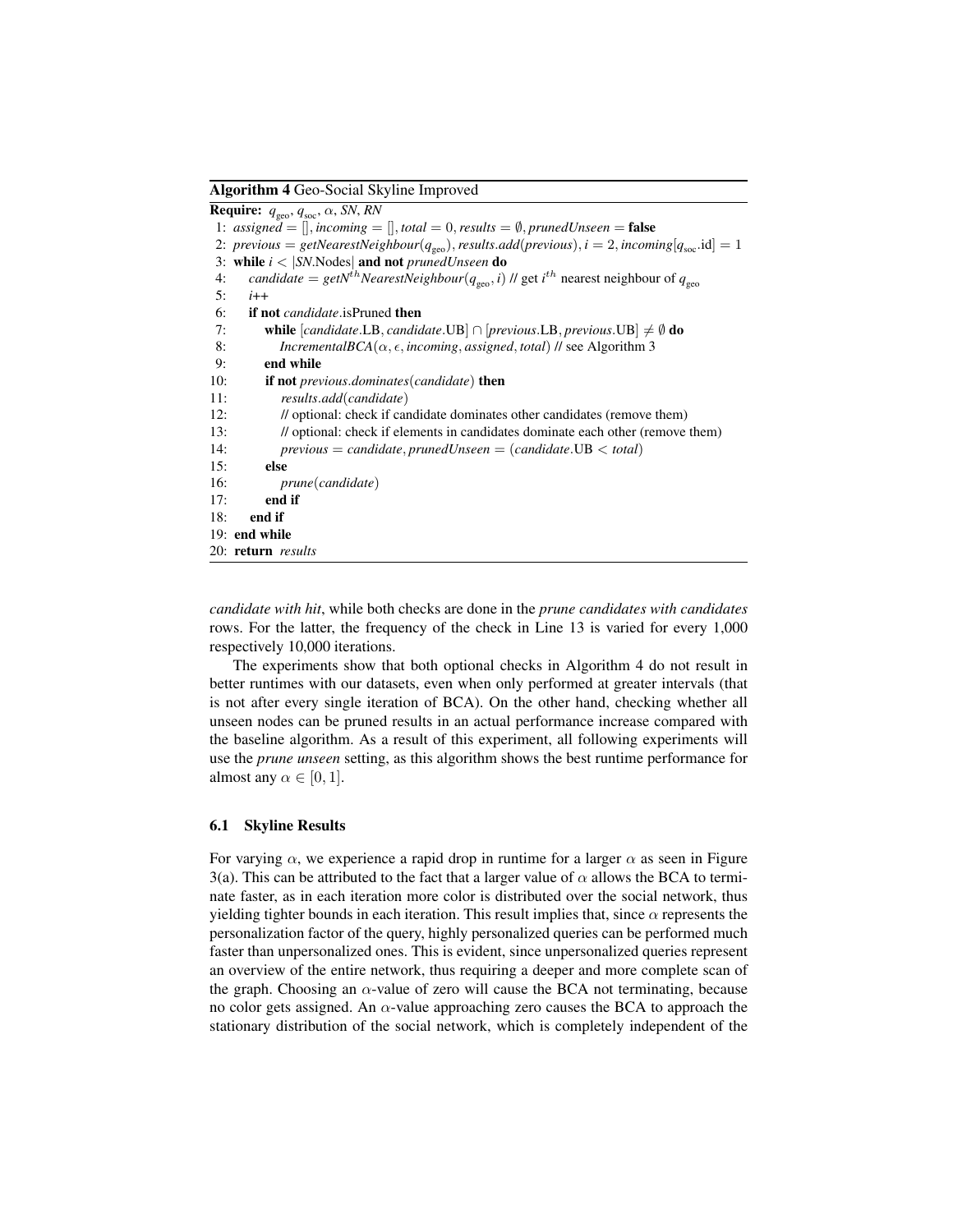

#### Fig. 2. Runtime Evaluation



Fig. 3. Evaluation of  $\alpha$ .

social query node  $q_{\text{soc}}$ . A value of  $\alpha$  approaching one will give all the colour to the  $q_{\text{soc}}$ , thus returing  $q_{\text{soc}}$  himself as his only match. Furthermore, it can be observed in Figure 3(b) that despite a fairly large social network, the number of results in the Geo-Social Skylines become quite small. We ran several queries for different  $\alpha$ -values and in our experiments the number of elements in the skyline remained low - we never encountered a skyline containing more than approximately 30 elements. This shows that the spatial-social skyline returns useful result sets for real-world applications by reducing a large network of approximately 200k nodes down to a feasible number of elements.



Fig. 4. Evaluation of the population density of  $q_{\text{geo}}$ .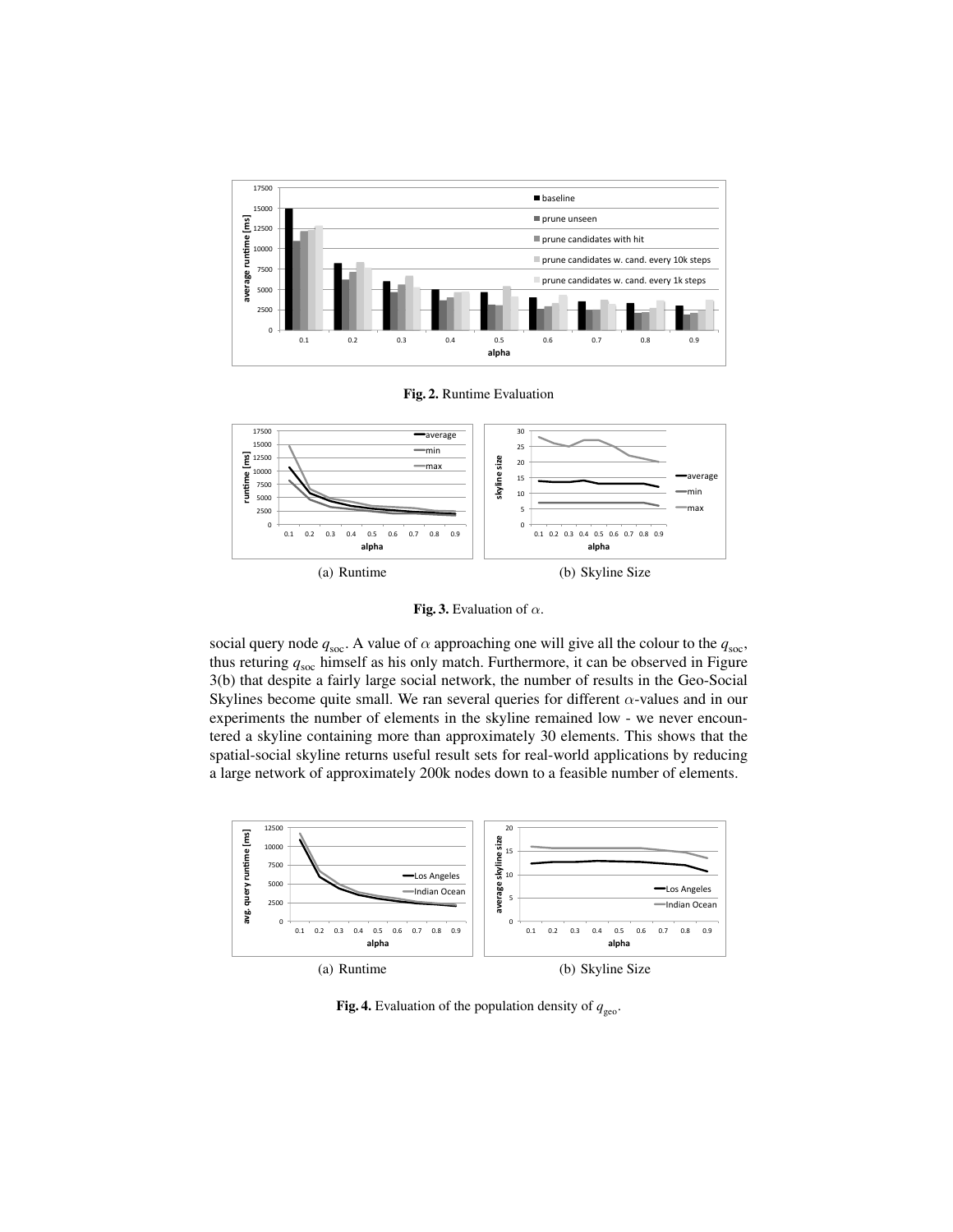#### 6.2 Varying the Spatial Query Point

Considering the motivational example of querying the graph when going on vacation, it becomes interesting to query areas considered "dense" and "sparse" populated places. In our setting, we considered regions to be dense where a lot of social nodes are located at. In the Gowalla data set, the city of Los Angeles is such a dense place, as the user base of this geo-social network was mainly U.S.-based. In contrast a place in the southern Indian Ocean is chosen as a sparse region. This region is located approximately on the opposite of the U.S. on the Earth, so this region maximizes the spatial distance of the majority of the user base. In the following experiment, we performed pairs of geosocial skyline queries, such that each pair had an identical social query user  $q_{\text{soc}}$ , but the spatial location  $q_{\text{geo}}$  differes by being either in Los Angeles and in the Indian Ocean. While we only observed a slight performance gain when querying dense locations (cf. Figure 4(a)), it is interesting to see in Figure 4(b) that querying a sparse place results in a larger skyline. The reason is that users in the U.S. have a higher average number of social links in this data set than users outside of the U.S., since most active users of this geo-social network origin from the U.S. It is more likely for a random user to have a socially close person coming from the vicinity of Los Angeles, therefore having both a small social and a small geographic distance from a query issued in Los Angeles, and thus pruning most of the database.



**Fig. 5.** Evaluation of the distance between the user and  $q_{\text{geo}}$ .

In another set of experiments we evaluate the effect of the spatial distance between a user that performs a geo-social skyline query and the spatial query location  $q_{\text{geo}}$ . Therefore, we performed pairs of geo-social skyline queries, such that each pair had an identical social query user  $q_{\text{soc}}$ , but the spatial location  $q_{\text{geo}}$  differed by either being identical to the user's location, and by being located in the Indian Ocean. The result depicted in Figure 5(b) shows that the skyline for the home-based query only contains roughly half as many elements as the distant one also yielding a lower runtime (cf. Figure 5(a)). The reason is that in geo-social networks, the spatial distance between users is known to be positively correlated with their social distance [22]. Thus, it is likely to have a socially close person in your immediate vicinity - and in the case where a user's location equals the query point  $q_{\text{geo}}$ , this person dominates most other individuals. At the same time, the other extreme case where  $q_{\text{geo}}$  is located at the other end of the world, leads to a negative correlation between social distance and distance to  $q_{\text{geo}}$  thus yielding a larger number of skyline results.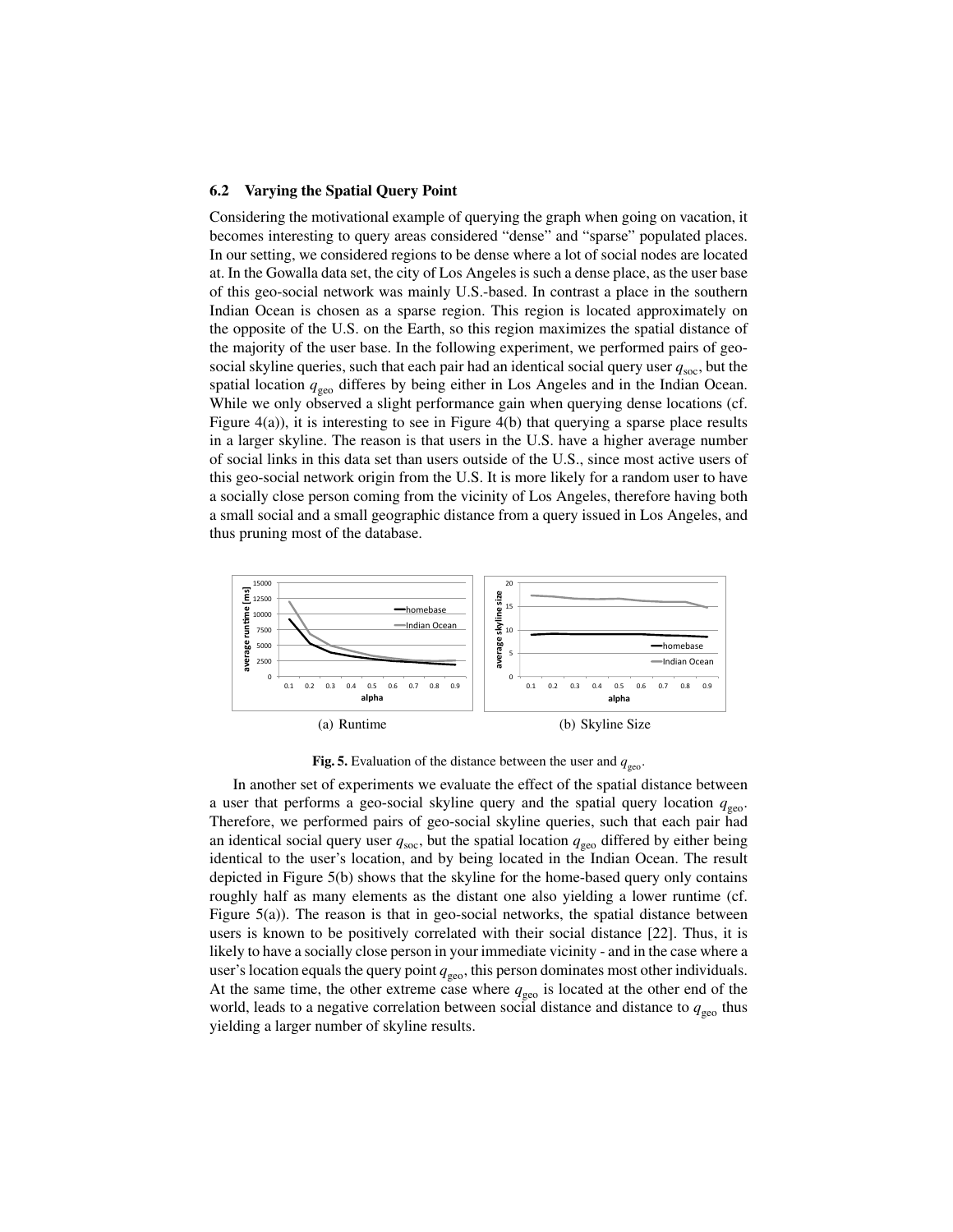

Fig. 6. Evaluation of the number of friends of  $q_{\text{soc}}$ .

### 6.3 Varying the Number of Friends of  $q_{soc}$

Next, we evaluated in impact of the degree of  $q_{\text{soc}}$ , i.e., the number of direct friends of the query user, as we expect that social stars may produce skylines shaped differently than users having a few friends only. The experimental results depicted in Figure 6 show that, while making almost no difference in terms of run-time, we can observe, for small values of  $\alpha$ , a slight trend towards larger skylines for nodes having a low degree. For large values of  $\alpha$ , this effect reverses.

# 7 Conclusions

In this work, we have defined the problem of answering *Geo-Social Skyline Queries*, a useful new type of query that allows to find, for a specified query user and a specified spatial query location, a set of other users that are both socially close to the query user and spatially close to the query location. To answer such queries, we followed the state-of-the-art approach of measuring social distance using Random-Walk-with-Restart-distance (RWR-distance), which is more meaningful than simple social distance measures such as the binary *isFriend*-distance and the shortest-path distance. Due to the computational complexity of computing RWR-distances, we have presented efficient techniques to obtain conservative bounds of RWR-distances which can be used to quickly prune the search space, thus alleviating computational cost significantly as shown by our experimental studies.

As a future step, we want to exploit information given by check-in data provided by users, rather than using their current spatial position only. Such check-in data allows to automatically return for a given a user, who is going to visit a location such as the island of Bali, friends that have recently visited Bali. These friends can be recommended to the user as experts that may help the user to, for example, find good places to visit.

# References

1. A. Amir, A. Efrat, J. Myllymaki, L. Palaniappan, and K. Wampler. Buddy tracking - efficient proximity detection among mobile friends. *Pervasive and Mobile Computing*, 3(5):489–511, 2007.